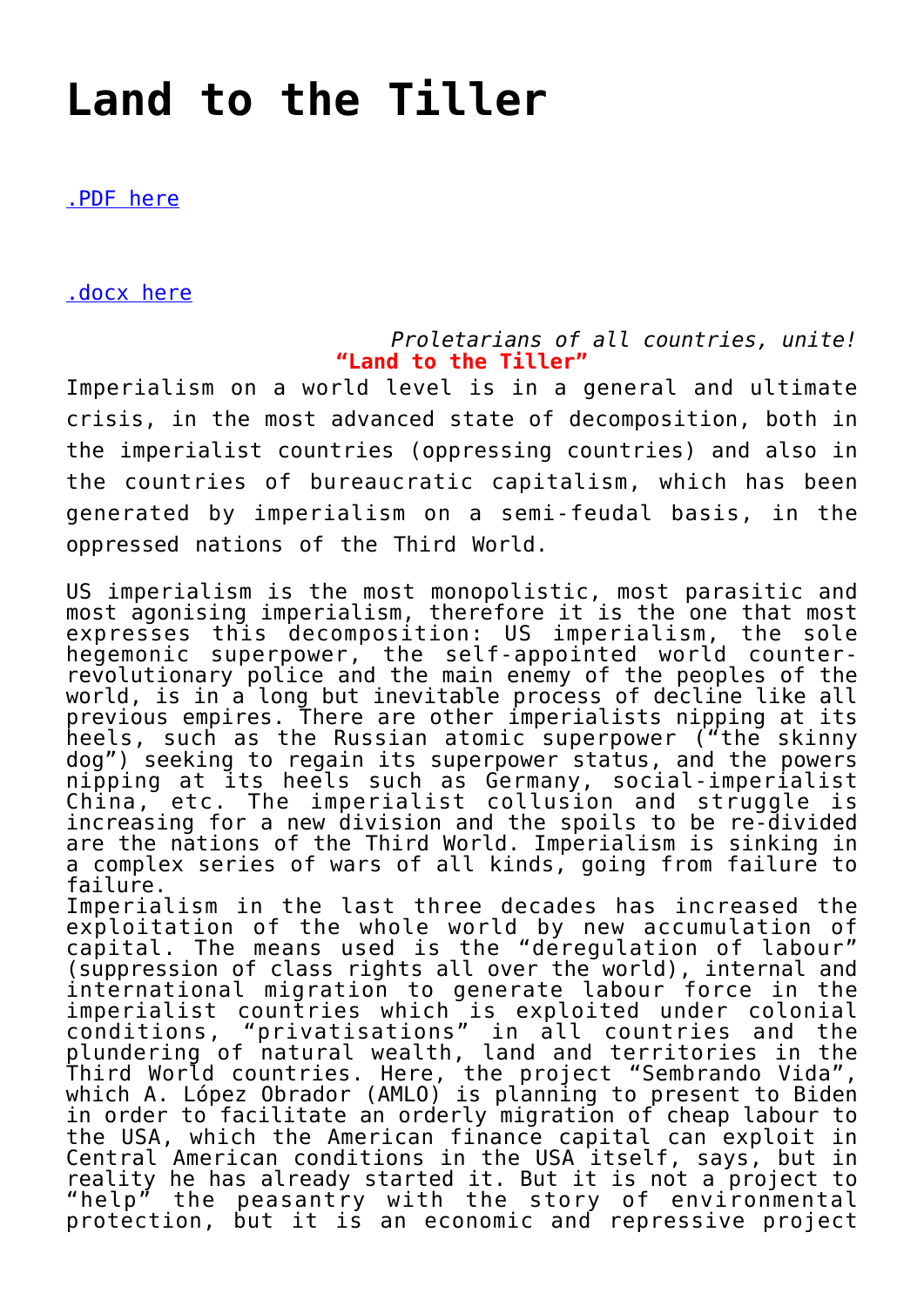against the poor peasants who migrate to escape exploitation and oppression in their own countries. Economically, it is for the export of fruits to the imperialist market – it has a bureaucratic capitalist character, it does not serve the internal development but the world market – and, as for the repressive aspect, it is to justify the actions of the Mexican national guard and the customs of Mexico turned into the sheriffs of the Yankee sheriff (see the newspaper El País of 20 April 2021). If we look at Asia, we have the report of over a hundred thousand large-scale protests a year in China, as the working class protests against low wages, long working hours and poor working conditions and against the rampant corruption that favours a few factions of the big bourgeoisie. The over-exploitation of the labour force in the condition of workers brought in from the colonies, enforced in socialimperialist China with its own citizens expelled from the countryside, is one of the main causes of the more than one hundred thousand large-scale protests a year in China, which show a system in crisis. Social-imperialist China is also a colossus with feet of clay and as Chairman Gonzalo stated, like Soviet revisionism, it is marching towards its ultimate bankruptcy. This is a feature of the development of the other hill that must not be lost in appreciating the international situation.

In the face of increased exploitation and oppression, the masses are on the move all over the world, a great explosiveness of the masses that is going to explode everywhere. General crisis of imperialism and bureaucratic capitalism, imperialist wars of aggression against the oppressed nations, further exploitation of the whole world by imperialism and great plunder of natural wealth, land and territory. Sharpening of all contradictions, mainly the first and historically main contradiction (contradiction oppressed nations-imperialism), but also the third contradiction, the inter-imperialist contradiction for the spoils of the oppressed nations, is expressed. proletariat-bourgeoisie contradiction in the imperialist countries.

The uneven development of the revolutionary situation in every country shows that the main contradiction in the world is oppressed nations-imperialism. It shows the weight of the oppressed nations and their role is better understood. In the oppressed nations, democratic revolutions of a new type take place; they are revolutions led by the proletariat through its parties.

The oppressed nations are the basis of revolution as the main tendency. Eighty-five per cent of the world's population is in the oppressed nations. In these, too, the weight of the masses is expressed. These areas with some exceptions are backward areas. The imperialists invest in them and want to control them because they are subjugated economies. They are zones of collusion and struggle. Once again they are the disputed booty.

The peasants' struggle for land is the basis of the struggle against the three mountains – imperialism, bureaucratic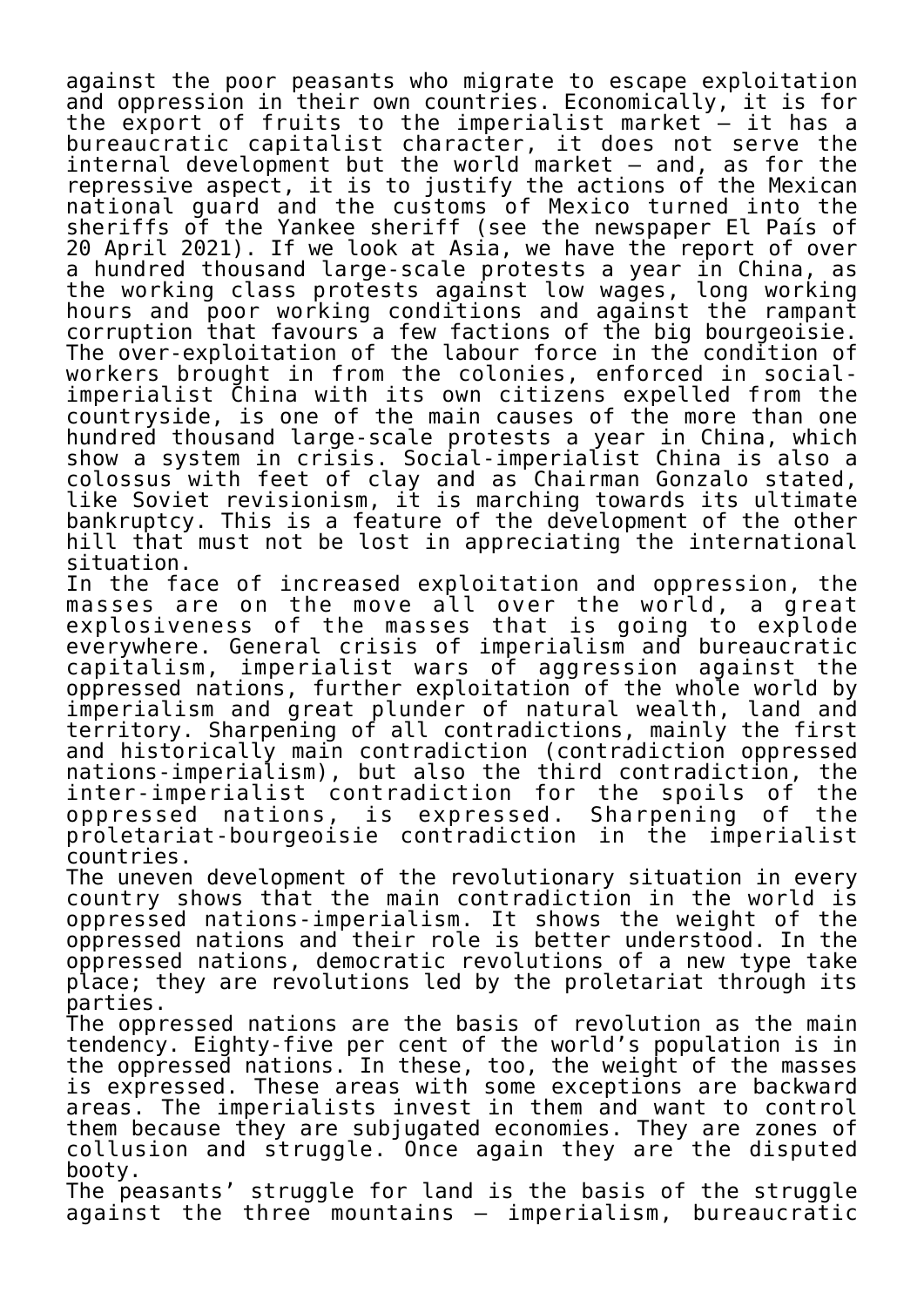capitalism and semi-feudalism – in the oppressed countries. Without developing the peasants' struggle for land, one cannot be truly anti-imperialist. In all the oppressed countries there are important struggles of the peasantry for land and against the great dispossession, and inseparably from these struggles, the struggles of the minorities for the defence of their territory. But, of all these, the great struggles in the countryside in India, Brazil, Peru, Mexico, Ecuador, Chile, etc. and in many African countries stand out. In the oppressed countries it is up to the mass work to initiate the People's War, when it has not yet begun and when it has begun in the midst of the People's War, by combating the three mountains, imperialism, bureaucratic capitalism and semi-feudalism. Moreover, by relentlessly developing the struggle against revisionism in concrete terms, by educating the masses in revolutionary violence, in People's War, the only way to seize power for the proletariat and the people and to establish the red republic, necessary for the peasants road, led by the Communist Party, and thus to prevent the deviation of this road towards a coupling of the outdated system, to the evolutionary bureaucratic road of semi-feudalism. The road of bureaucratic capitalism in the countryside which leads to great dispossession and concentration. Todas las medidas o leyes agrarias que dan los gobiernos en los países de capitalismo burocrático llevan a la mayor ruina del campesinado, a la nueva concentración de tierras y al despojo. For Example, the Indian peasantry struggles against the "Essential Commodities (Amendment) Act 2020". The Agriculture Census in India, last held in 2014, identified that farmers in India have small land holdings, one of the reasons they are not able to meet their needs. Two-thirds of the land holdings in the country are less than one hectare. Other related issues include farmer suicides and the state of the economy in India. India reported a total 296,438 Indian farmers suicides between 1995 and 2015. In 2019, 10,281 peasants committed suicide. In the Punjab state the situation is much worse, which is why the protests have been growing much stronger. In Punjab, small-scale protests had started in August 2020 when the Farm Bills were made public. It was only after the passage of the acts that more farmers and farm unions across India joined the protests against the reforms. On 25 September 2020 farm unions all over India called for a Bharat Bandh (lit. transl. nation-wide shutting down) to protest against these farm laws. The most widespread protests took place in Punjab, Haryana and Western Uttar Pradesh but demonstrations were also reported in Uttar Pradesh, Karnataka, Tamil Nadu, Odisha, Kerala and other states. Railway services have remained suspended in Punjab for more than two months due to the protests, starting from October. Following this, farmers from different states then marched to Delhi to protest against the laws. Farmers also criticized the national media for misrepresenting the protest. From 12 December, farmer unions took over highway toll plazas in Haryana and allowed free movement of vehicles. In certain parts of India, bullock-cart rallies in support of farmer's protest have also been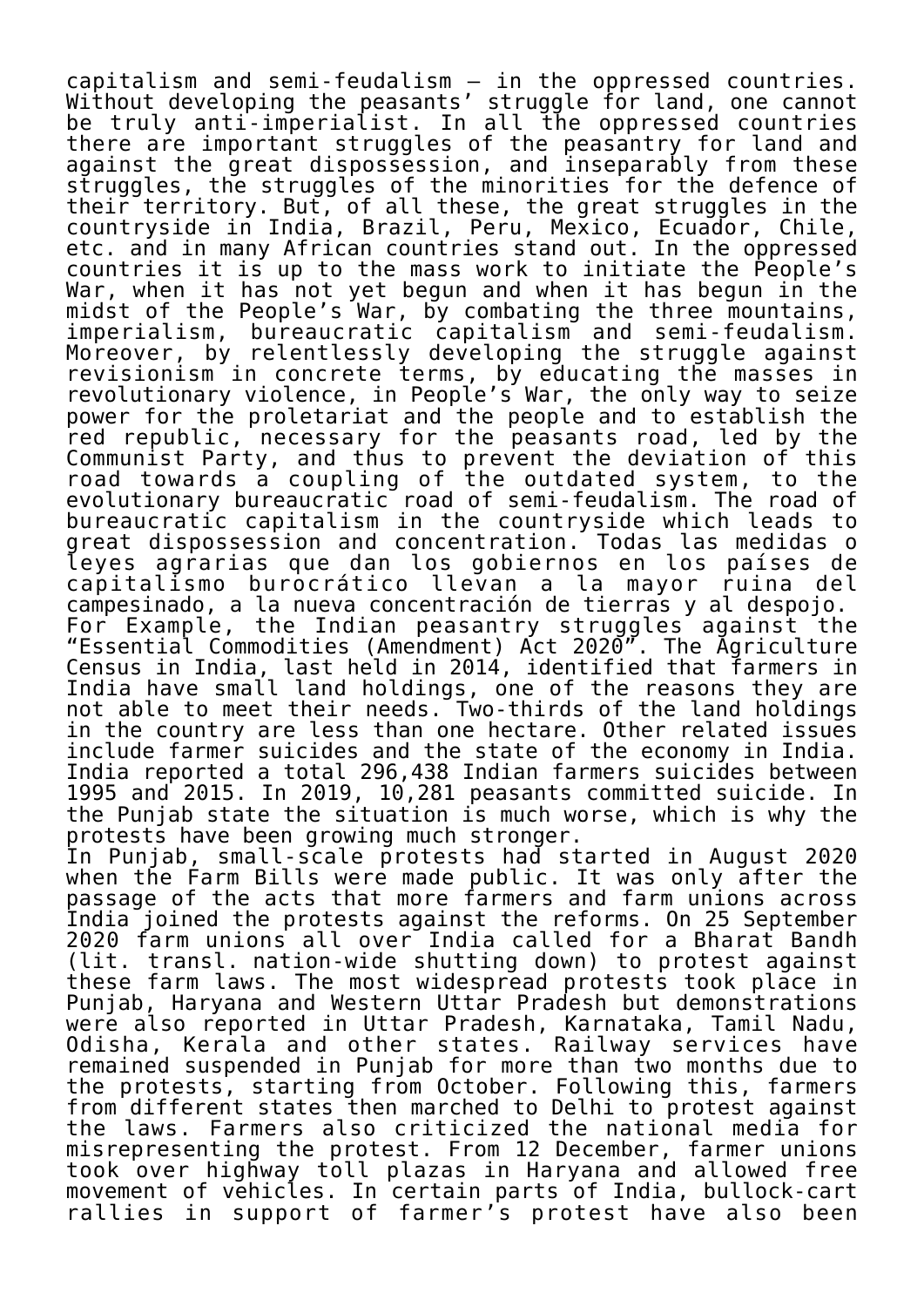organized by marginal farmers.

In Brazil, the revolutionary movement of the poor peasants of the Western Amazon, especially in Rondonia, is resisting the new repressive onslaught of the landlord-bureaucratic state, which is trying to drown the struggle of the Brazilian peasants for land in blood, by committing a new massacre like the one in 1995.

The sinister repression of the Brazilian landlord-bureaucratic state, at that time, reached its peak in the "Massacre of Corumbiara" in August 1995 – as which this struggle on the Hacienda Santa Elina is internationally known. Here, the peasants' struggle was answered by a bloody massacre by the Brazilian state. Since then, nothing has changed and the terror against the revolutionary peasant movement knows no bounds.Persecutions, kidnappings and murders of peasants and their revolutionary leaders continue to be on the agenda. All this because the peasants are taking what belongs to them and what they need to live.

The reactionaries have recently started to classify the revolutionary peasant movement as an armed organisation and are moving an intense and wide reactionary repressive campaign with persecutions, assassinations, defamation in order to criminalise it as a terrorist organisation, to capture its leaders with the aim, already unsuccessful, of crushing the revolutionary peasant movement. But, not only that, the reaction is trying to repress the revolutionary movement as a whole, including the popular and democratic press.The revolutionary peasant movement carries out its own campaign as a counter-campaign to the reactionary campaign on the basis of "combat and resist", raising the example of the heroic battle of Santa Elina for the land where the poor peasantry won a great political and moral victory for the peasant and popular struggle despite the massacre of the landowners and the repressive forces of the old state, which preyed on the blood of the poor peasantry.

And on the issue of territory, it is necessary to add that, "one out of every three hectares given in concession for mining, oil, agro-industrial and forestry exploitation in Latin America  $-$  as well as in other regions of the world  $$ belongs to indigenous peoples. In Argentina, 84% of soybean concessions are in indigenous territories. Mining and oil expansion in Colombia, Ecuador, Bolivia, Peru and Chile is giving rise to increasingly frequent and acute conflicts with indigenous peoples, either by directly affecting their territories or by altering the water sources on which they depend. And in Colombia, banana and oil palm plantations have been established on lands from which Afro-Colombian communities were violently expelled," says a report. The proletariat in the imperialist countries has already shown enough signs that it is coming out of its long lethargy; spurred on by the general crisis of imperialism, the recurring cyclical crises, the increased exploitation and oppression in the imperialist countries themselves. Also by the consequences of the wars of plunder that are returning to the imperialist metropolises itself and are stoking not only the proletariat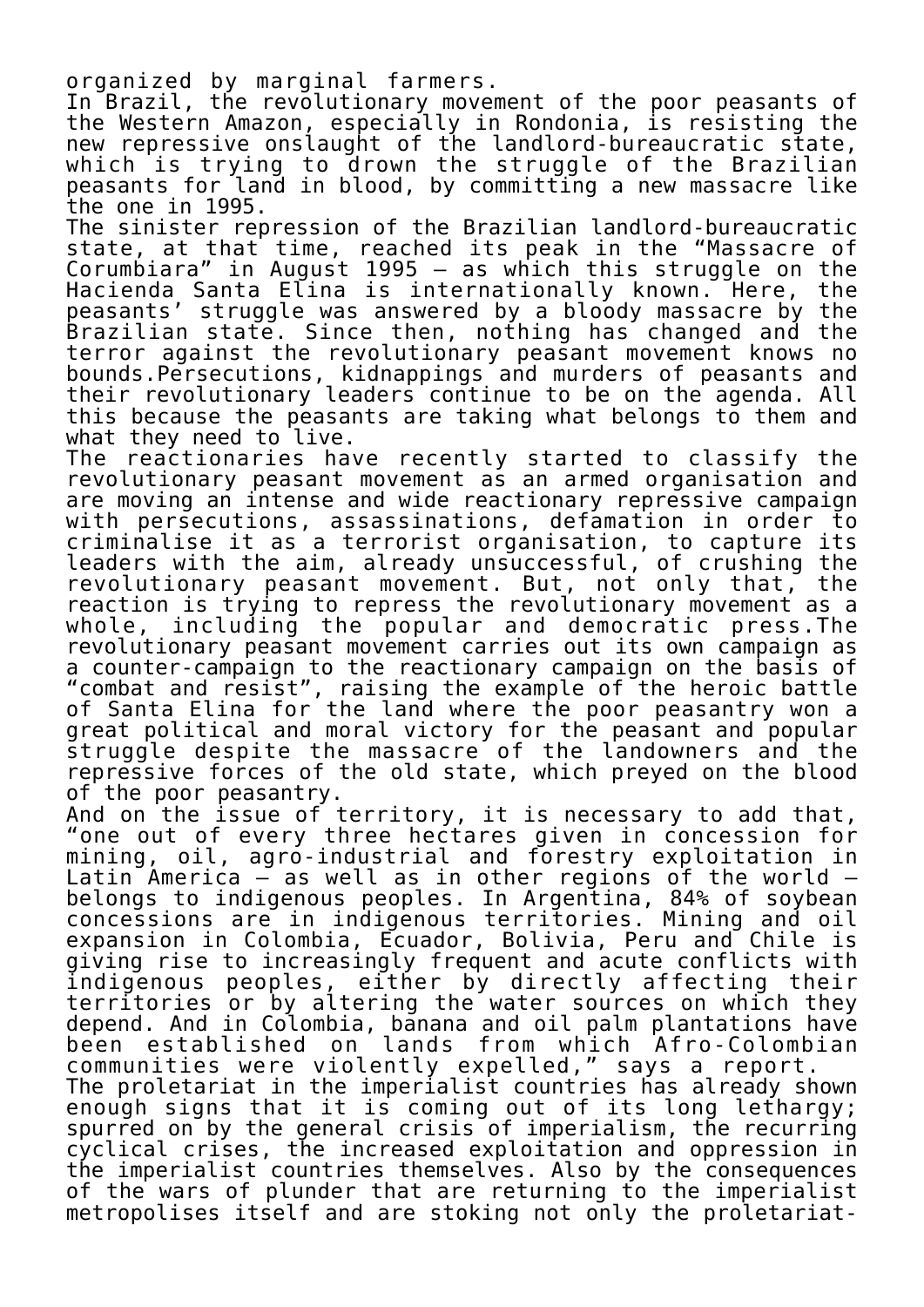bourgeoisie contradiction, but between the great mass of the population – within which is the broadest and deepest mass of immigrants – and imperialism.

Chairman Gonzalo at the 2nd Plenum of the CC of the CPP, at the beginning of the 1990s, at what point it was entering and where all this was leading to: "The wars that are opening up are wars not only in stormy areas, but wars of superpowers and powers, in collusion and struggle, against oppressed nations to subjugate them with blood and fire, even if it means disappearing them to a large extent, that is what they are plotting. This supports the fact that the main contradiction is between oppressed nations and imperialist superpowers and powers; even the main contradiction could momentarily become secondary if the inter-imperialist contradiction is strengthened, but only temporarily, because as it is plunder and distribution and as the population in the oppressed nations increases more and more and poverty becomes more and more acute, the masses will express all their revolutionary capacity and will prefer to die fighting than starving, they will wage anti-imperialist struggles, national liberation struggles, resistance to aggression and above all they will wage revolutions. In such circumstances, how will the imperialists respond with bloody wars to divide up the world and define hegemony?"

Since then, in the early 1990s, until the end of the last decade of the present century, we have witnessed the development of all those anti-imperialist struggles, armed struggles of national liberation and resistance to aggression in the oppressed nations of the Third World, which have dealt serious defeats to the imperialist aggressors. We have witnessed the awakening of the struggles of the proletariat in most of the imperialist countries and as part of them also in social-imperialist China. Now, with the new decade that we have entered in 2020, the time has come for all these struggles to take shape in revolutions. This spontaneous movement has a beacon that illuminates them, which are the People's Wars in Peru, India, Turkey and the Philippines, to move from struggles and wars of national liberation or wars of resistance to People's Wars led by real communist parties of a new type, militarised Marxist-Leninist-Maoist parties. The objective conditions are more ripe for revolution and the

subjective forces have developed in the world. As far as the objective or revolutionary situation is concerned, in all countries and in an uneven manner, it is expressed in a growing development; that is to say, those at the bottom no longer want to live as before and those at the top can no longer continue to rule as before. As for the development of the subjective forces of the world revolution, the International Communist Movement has entered a new moment with the advance of the process of reconstitution/constitution, of the militarised communist parties, Marxist-Leninist-Maoist parties, with the universally valid contributions of Chairman Gonzalo in the fight to the death against revisionism and all opportunism. The ICM is advancing firmly and resolutely in its process of re-unification with the holding of the Unified